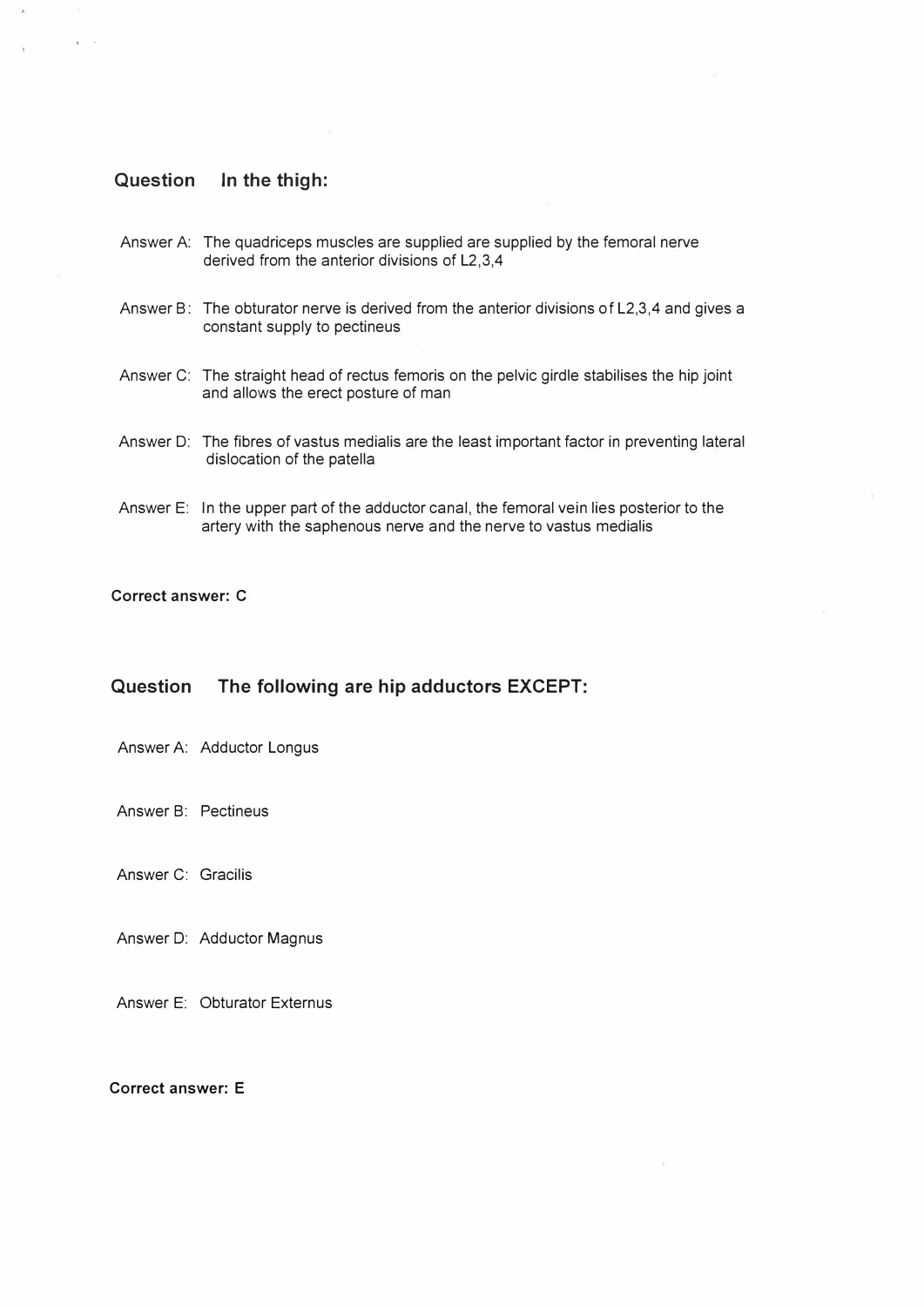# Question With regard to the femoral nerve, which of the following is TRUE?

Answer A: It is fromed by the anterior rami of  $L2,3,4$ 

Answer B: It lies on psoas, lateral to the femoral sheath

Answer C: The lateral circumflex femoral artery passes between its branches

Answer D: It gives four branches to quadriceps

Answer E: It contributes to subsartorial plexus through the sural nerve

### Correct answer: C

# Question Which of the following statements about the hip joint is TRUE?

Answer A: The joint is least stable when flexed and adducted

Answer B: It has comparable movement and stability to the shoulder joint

Answer C: The pubofemoral ligament contributes most to capsule strength

Answer D: It communicates with the iliac bursa in 50% of cases

Answer E: Psoas and iliacus produce lateral rotation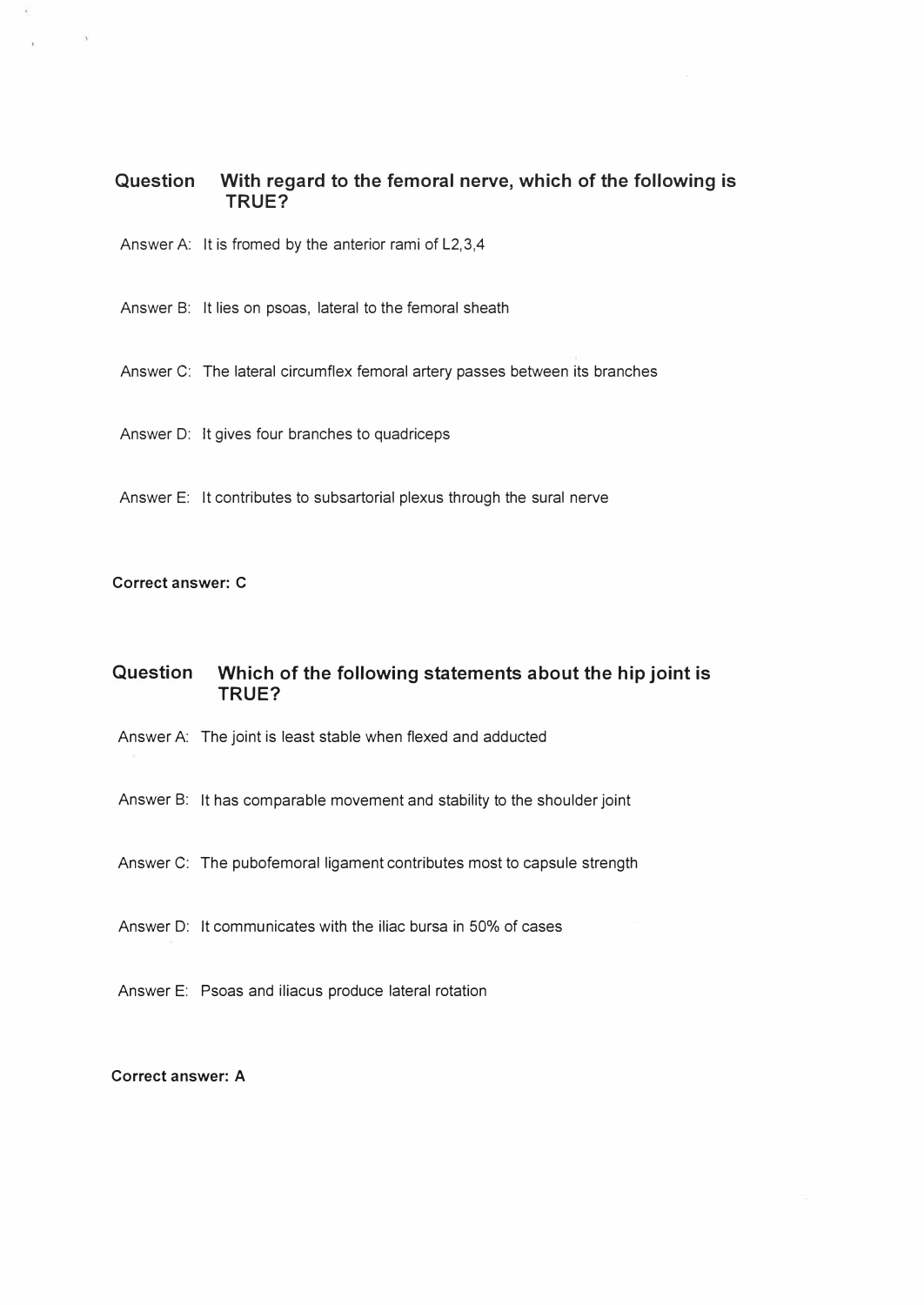## Question Which of the following statements about the femoral sheath is FALSE?

- Answer A: The anterior wall of the sheath is pierced by the femoral branch of the genitofemoral nerve
- Answer B: The femoral nerve enters the thigh lateral to the femoral artery inside the sheath
- Answer C: It is derived from the transversalis fascia in front and the psoas fascia behind
- Answer 0: A femoral hernia enters the femoral canal through the femoral ring

Answer E: The femoral canal is widest at its abdominal end

#### Correct answer: B

## Question Regarding the anterior compartment of the leg:

- Answer A: Lower perforating veins connect the deep calf veins to the great saphenous vein via the anterior arch vein
- Answer B: The fibula is the bone of origin for all the muscles of the extensor compartment except peroneus tertius
- Answer C: Tibialis anterior, through L5, S1 innervation, dorsiflexes and inverts the foot
- Answer 0: The mode of insertion of extensor digitorum logus tendons is similar to that of flexor digitorum in the hand
- Answer E: The superior tibiofibular joint is a synovial joint whose cavity may communicate with that of the knee joint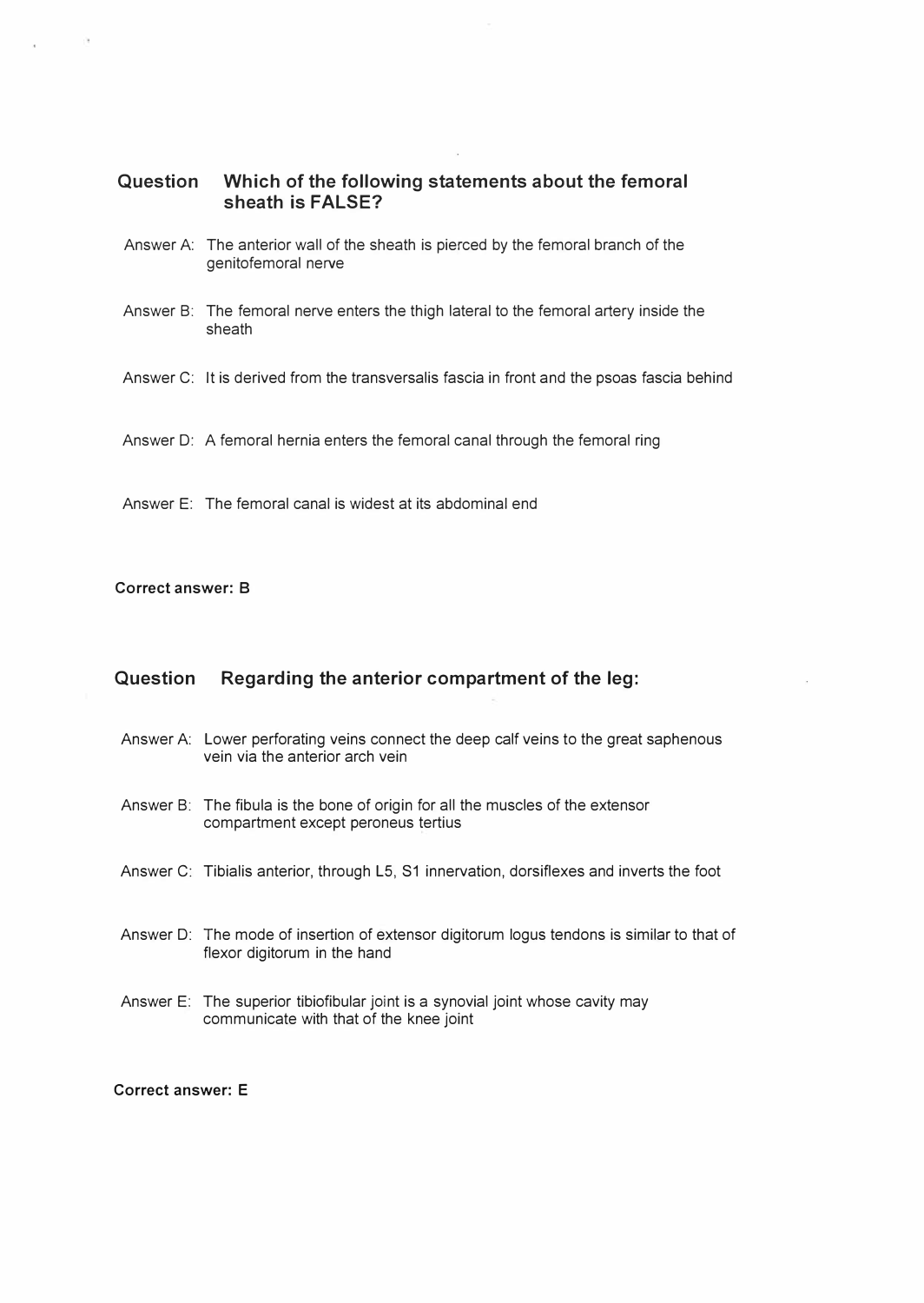## Question In the popliteal fossa:

- Answer A: The middle genicular artery supplies the cruciate ligaments and the fibular collateral ligament
- Answer B: The recurrent genicular nerve supplies the superior tibiofibular joint and part of the knee joint
- Answer C: The medial upper genicular artery supplies the fibular and tibial collateral **ligaments**
- Answer D: The genicular nerves that supply the lateral part of the knee joint are branches of the tibial nerve
- Answer E: Swelling seen in a Baker's cyst involves fluid accumulation in the roof of the popliteal fossa

#### Correct answer: B

## Question Posterior to the medial malleolus of the ankle:

- Answer A: The neurovascular bundle lies between Tibialis Posterior and Flexor Hallucis Longus
- Answer B: The tendon of Tibialis Posterior inserts into the navicula
- Answer C: The tibial nerve ends under the middle of the flexor retinaculum by dividing into the superfical and deep plantar nerves
- Answer D: The flexor retinaculum, which is formed by a thickening of the deep fascia, forms a bridge from the medial malleolus to the talus
- Answer E: The arteries in the neurovascular bundle are the posterior tibial (from the popliteal) and its peroneal branch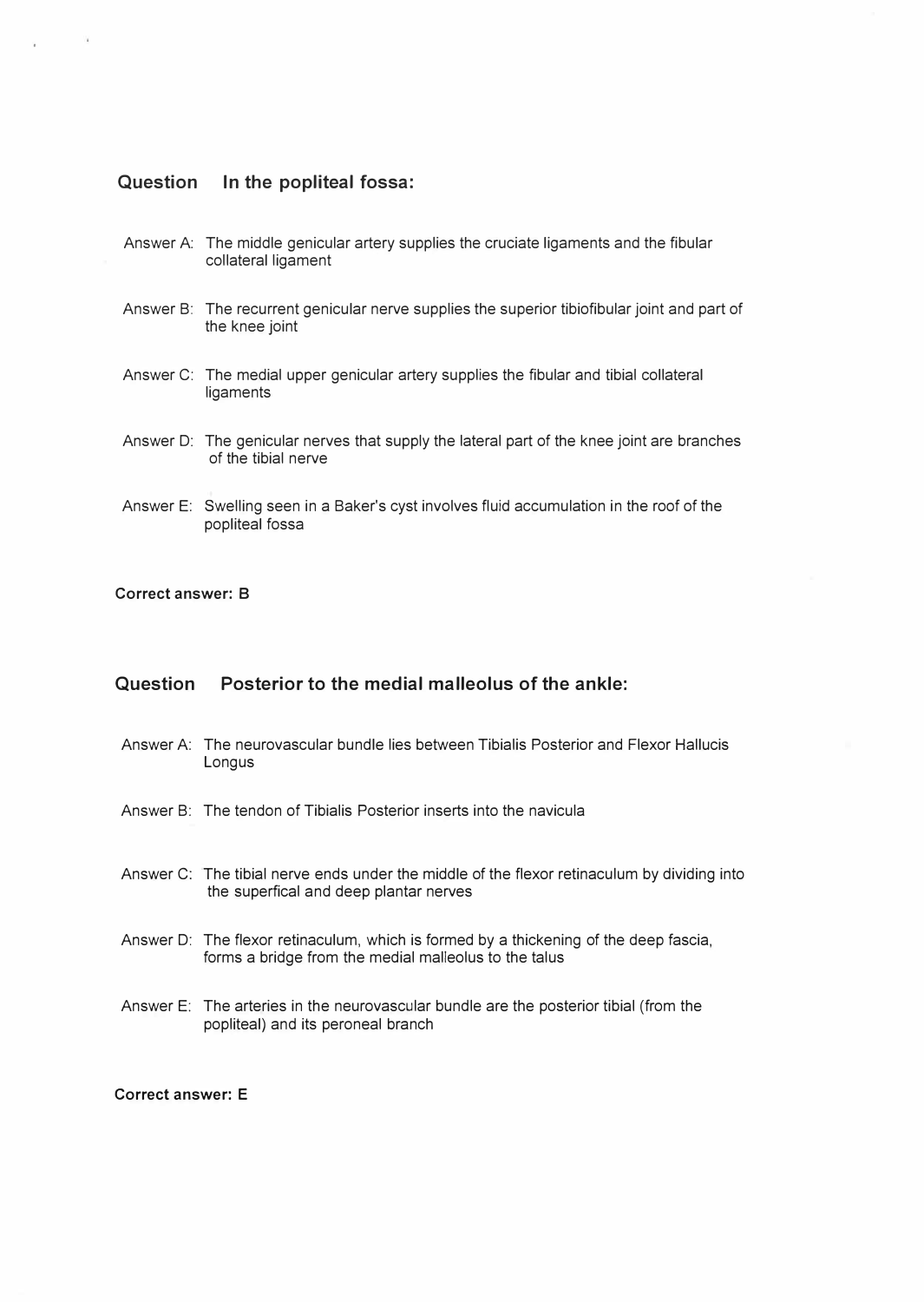# Question Which of the following statements about the femoral sheath is FALSE?

Answer A: Fuses with adventitia of the artery and vein 5cm below the inguinal ligament

Answer B: Allows vessels to glide below inguinal ligament

Answer C: The femoral nerve enters the thigh outside the femoral sheath

Answer 0: The sheath is separated from the femoral vein by the femoral canal

Answer E: The canal is widest at its abdominal end

### Correct answer: A

## Question Which of the following statements is TRUE?

Answer A: The femoral vein enters the femoral triangle anterior to the femoral artery.

- Answer B: The deep external pudendal artery arises from the profunda femoris artery
- Answer C: The pectineus muscle laterally rotates the femur
- Answer 0: The femoral nerve forms the lateral boundary of the femoral ring
- Answer E: The femoral sheath is derived from the transversalis fascia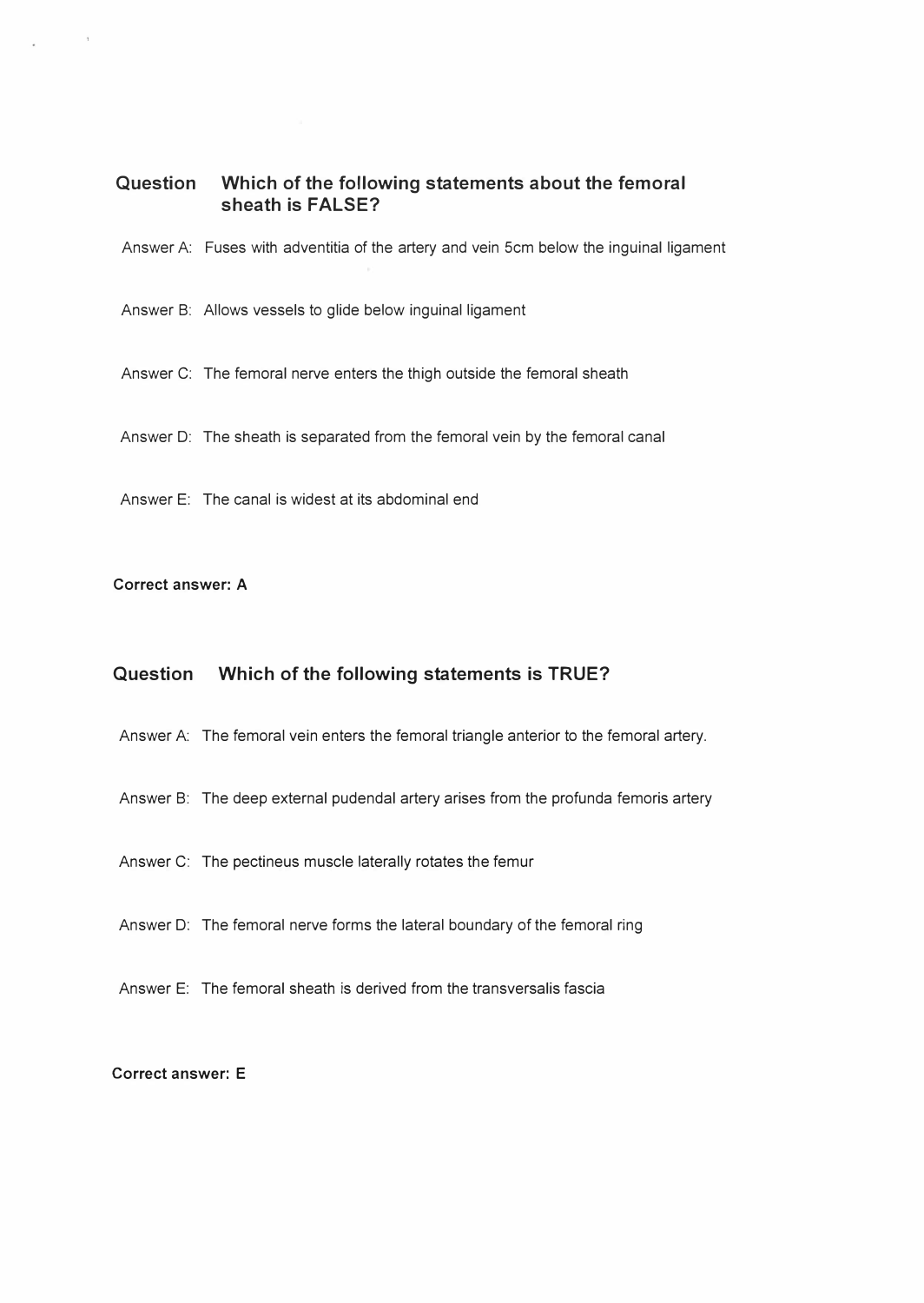# Question Which of the following statements about the posterior compartment of the leg is FALSE?

- Answer A: Flexor hallicus longus arises from above the soleal line of the tibia.
- Answer B: Soleus is a multipennate muscle.
- Answer C: Plantaris is a member of the superficial group of muscles.
- Answer 0: Flexor digitorum longus arises from the posterior surface of the tibia.
- Answer E: Tendons of flexor digitorum longus insert into the bases of the distal phalanges.

#### Correct answer: A

## Question Which of the following statements about the sole of the foot is TRUE?

- Answer A: All the muscles in the first layer arise from the medial tubercle of the calcaneus.
- Answer B: The first two lumbricals are supplied by the medial plantar nerve.
- Answer C: Flexor accessorius arises by a small medial head and a large fleshy lateral head.
- Answer 0: All interossei are supplied by the medial plantar nerve.
- Answer E: The four dorsal abducting muscles of the deep layer abduct away from the line of the third toe.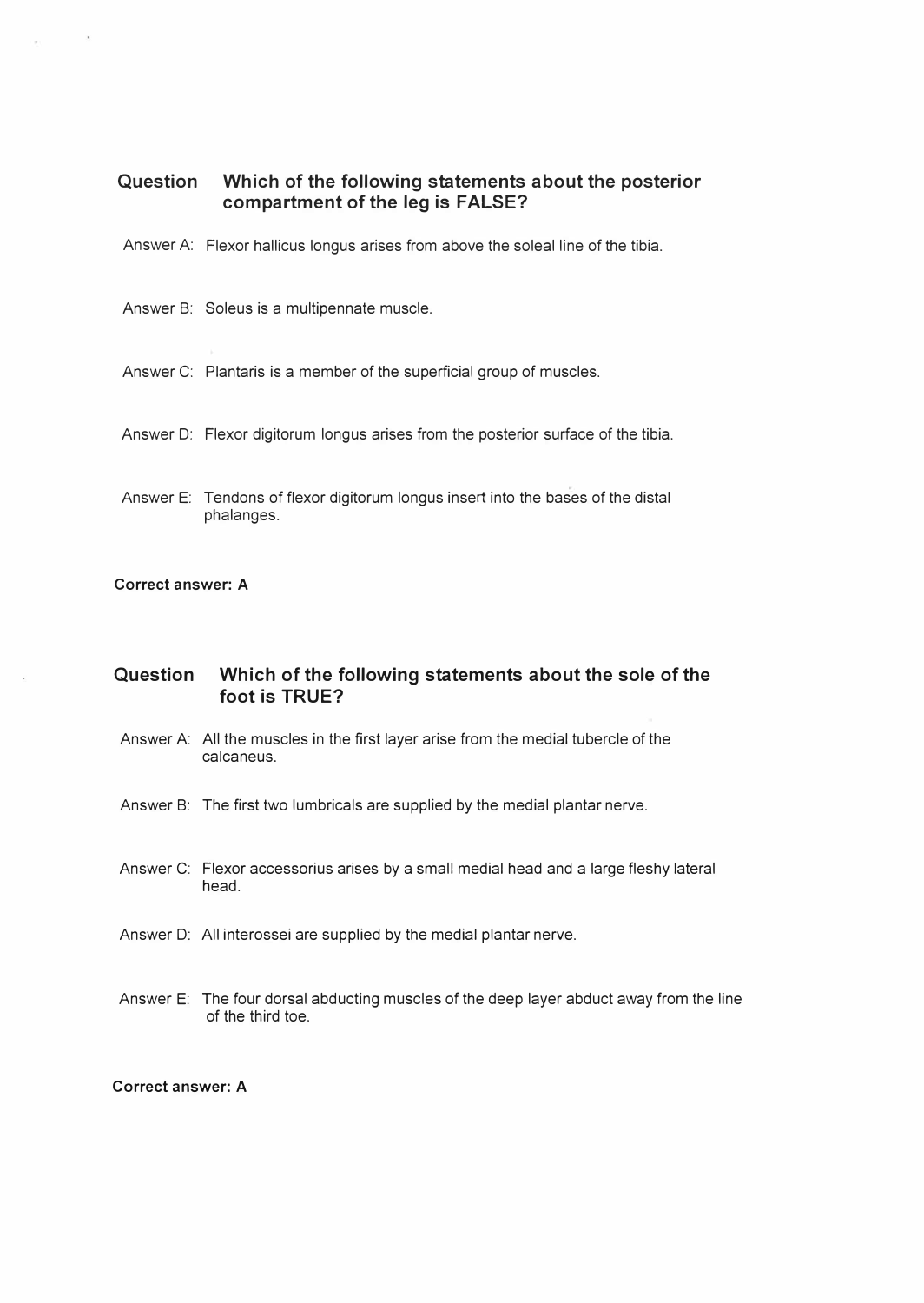# Question Which of the following statements about the common peroneal nerve is FALSE?

- Answer A: It usually diverges from the tibial nerve at the apex of the popliteal fossa.
- Answer B: It supplies the long and short heads of biceps femoris.
- Answer C: It terminates in the substance of peroneus longus.
- Answer D: It sends a communicating branch to the sural nerve.
- Answer E: It gives a sensory branch to the skin over the lateral part of the leg.

### Correct answer: B

## Question Concerning the retinaculae at the ankle, which of the following statements is TRUE?

- Answer A: Deep to the extensor retinaculae, medial to lateral, lie: tibialis anterior, extensor digitorum longus, and extensor hallucis longus tendons.
- Answer B: The two limbs of the inferior extensor retinaculum are attached to the medial malleolus and the plantar aponeurosis.
- Answer C: The tendon of peroneus longus lies anterior to peroneus brevis at the ankle.
- Answer D: The tendon of flexor digitorum longus is the most posterior tendon passing under the flexor retinaculum.
- Answer E: The dorsalis pedis artery lies between the tendons of tibialis nterior and flexor hallucis longus.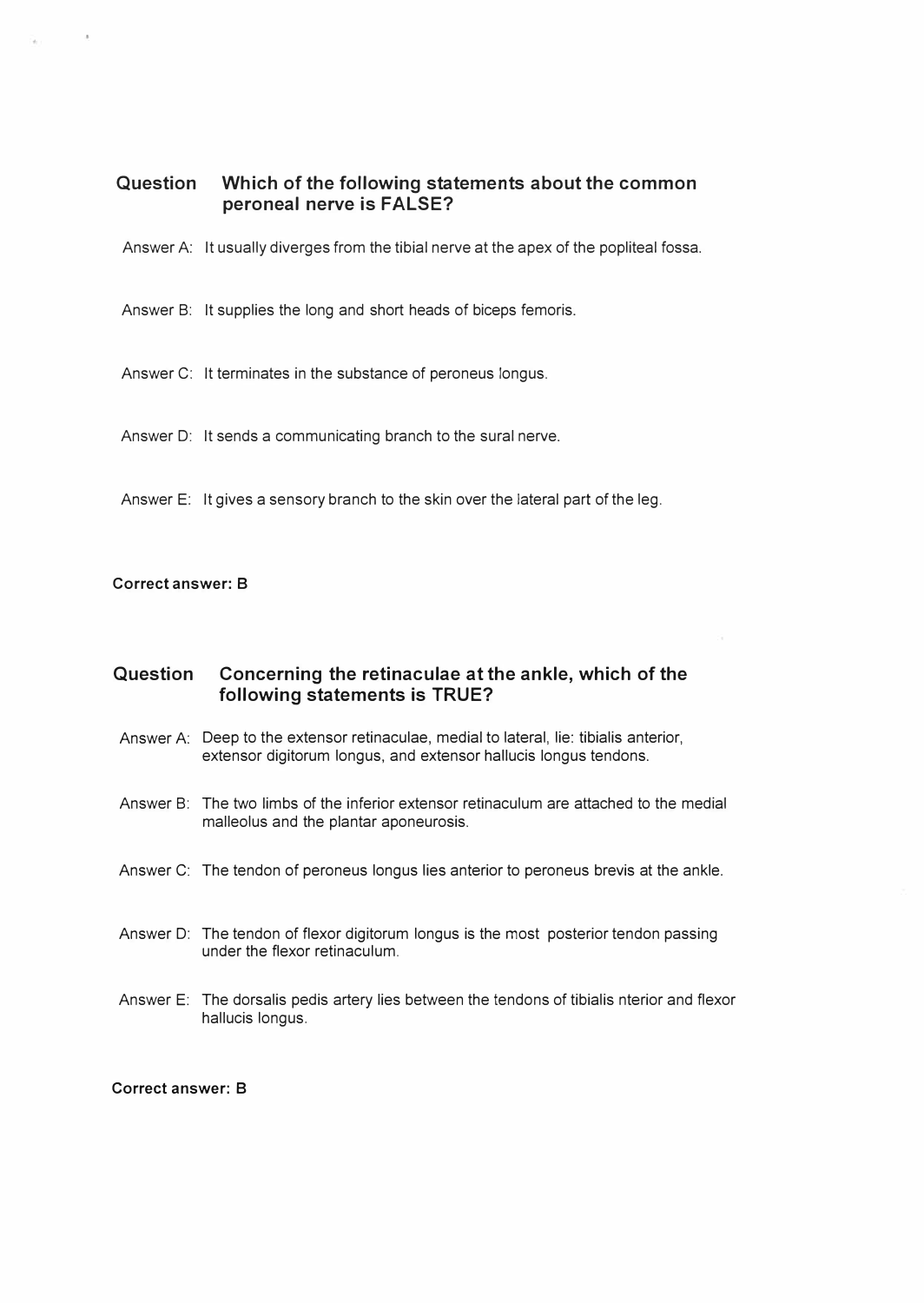## Question Concerning the innervation of the lower limb, which of the following statements is FALSE?

- Answer A: The femoral nerve is derived from the posterior divisions of the anterior rami of  $12-4$
- Answer B: The iliohypogastric nerve is only cutaneous in distribution.
- Answer C: The obturator nerve arises from the posterior divisions of L1-3.
- Answer D: The ilioinguinal and iliohypogastric nerves arise from the anterior ramus of L1.
- Answer E: The anterior rami of L1-4 supply psoas and quadratus lumborum segmentally.

#### Correct answer: C

## Question Concerning the innervation of the lower limb, which of the following statements is FALSE?

- Answer A: The ilioinguinal nerve is a component of the spermatic cord.
- Answer B: The iliacus muscle is supplied by levels L2-3, from the femoral nerve.
- Answer C: The genital branch of the genitofemoral nerve supplies cremaster.
- Answer D: The obturator nerve supplies obturator externus, the adductors and gracilis.
- Answer E: Pectineus is not commonly supplied by the femoral nerve.